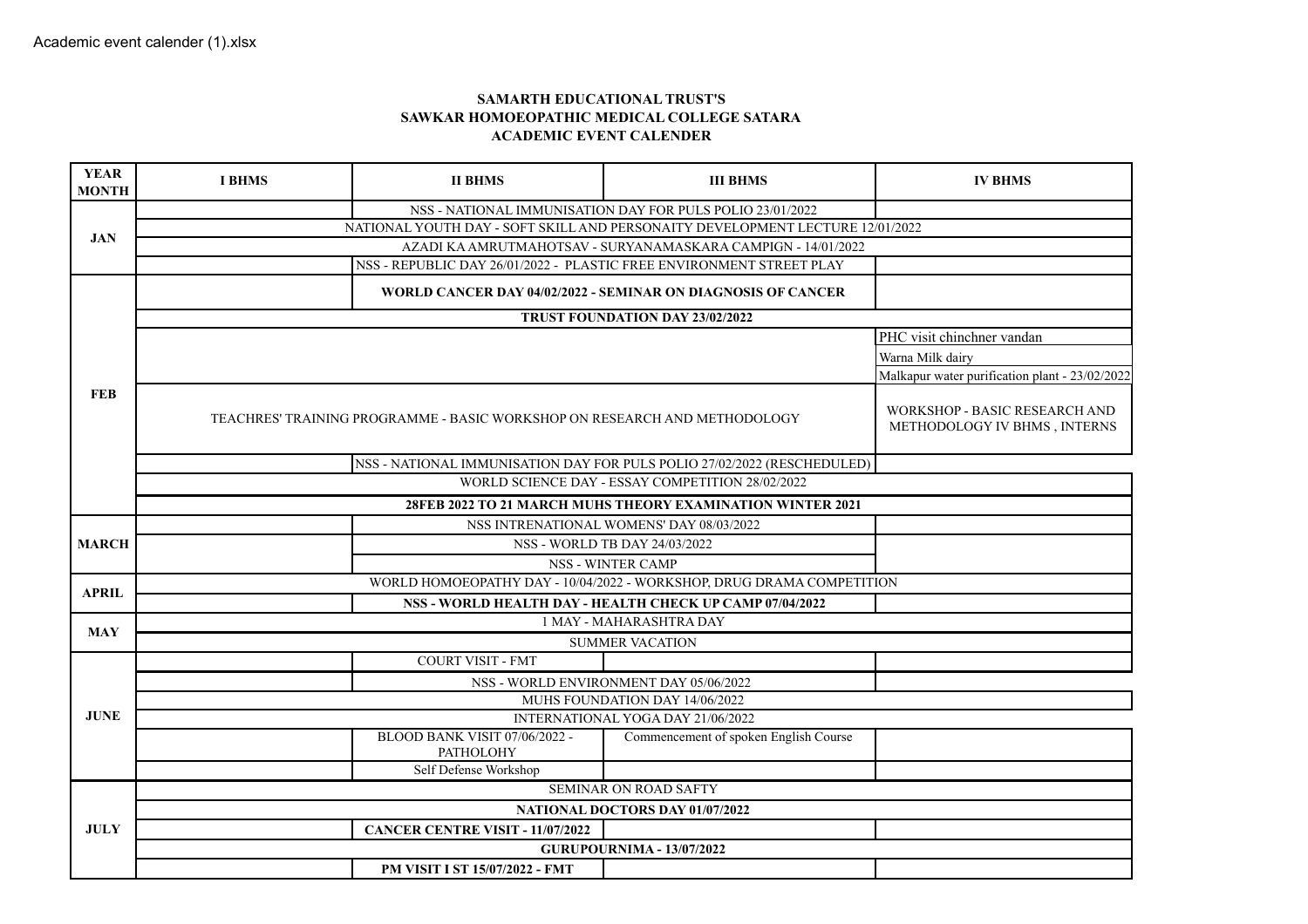| <b>AUGUST</b>   |                                                               | WORLD ORGAN DONATION DAY - 13/08/2022    |  |  |  |  |  |
|-----------------|---------------------------------------------------------------|------------------------------------------|--|--|--|--|--|
|                 |                                                               | <b>INDEPENDENCE DAY - 15/08/2022</b>     |  |  |  |  |  |
|                 |                                                               | PM VISIT II nd 26/08/2022 - FMT          |  |  |  |  |  |
|                 | CULTERAL ACTIVITIES- GANESH FESTIVAL 31/08/2022 TO 04/09/2022 |                                          |  |  |  |  |  |
|                 | <b>EDUCATIONAL VISIT</b><br>HOMOEOPATHIC PHARMACY             |                                          |  |  |  |  |  |
| <b>EPTEMBE</b>  | <b>TEACHER'S DAY 05/09/2022</b>                               |                                          |  |  |  |  |  |
|                 |                                                               | NSS DAY 24/09/2022                       |  |  |  |  |  |
| <b>DCTOBER</b>  | <b>GANDHI JAYANTI - 02/10/2022</b>                            |                                          |  |  |  |  |  |
|                 | WORLD CANCER AWARENESS MONTH - WORKSHOP ON 10/10/2022         |                                          |  |  |  |  |  |
|                 |                                                               | <b>PM VISIT III RD - 14/10/2022</b>      |  |  |  |  |  |
| DIWALI VACATION |                                                               |                                          |  |  |  |  |  |
| <b>WOVEMBER</b> | <b>CONSTITUTION DAY CELEBRATION - 26/11/2022</b>              |                                          |  |  |  |  |  |
|                 |                                                               | PM VISIT IV TH - 26/11/2022              |  |  |  |  |  |
| <b>ECEMBEI</b>  |                                                               | WORLD AIDS IRRADICATION DAY - 01/12/2022 |  |  |  |  |  |

`

**NOTE - 1) THE LISTED DATES AND EVENTS CAN CHANGE, SUBJECT TO CIRCUMSTANCES 2) LISTED DATES ARE SUBJECT TO THE MUHS NASHIK, & GOVT. OF MAHARASHTRA'S LIST OF PUBLIC HOLIDAYS FOR 2022**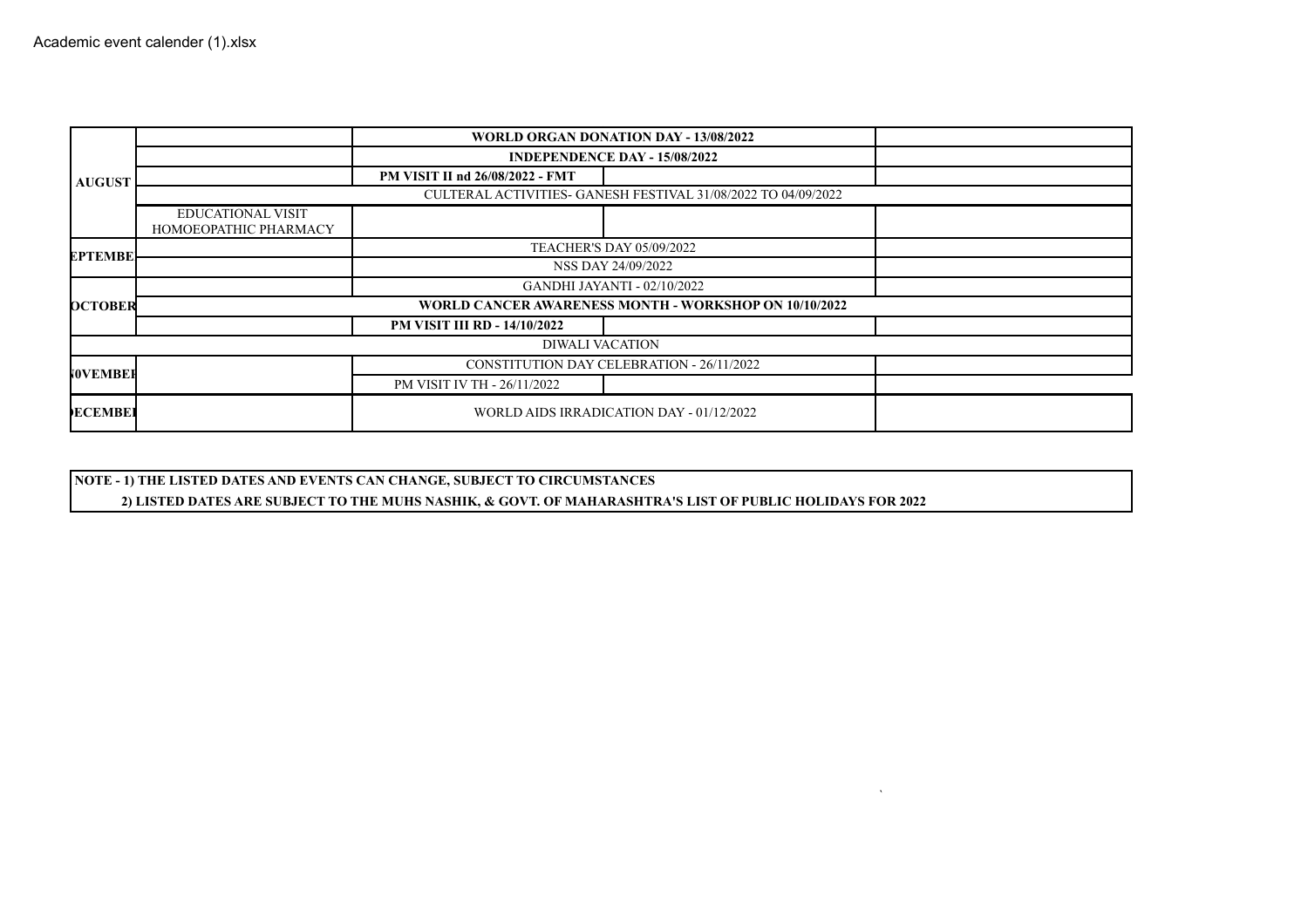NSS - REPUBLIC DAY 26/01/2022 - PLASTIC FREE ENVIRONMENT STREET PLAY 3RD , 4 TH BHMS

PHC visit chinchner vandan Warna Milk dairy Malkapur water purification plant 23/02/2022